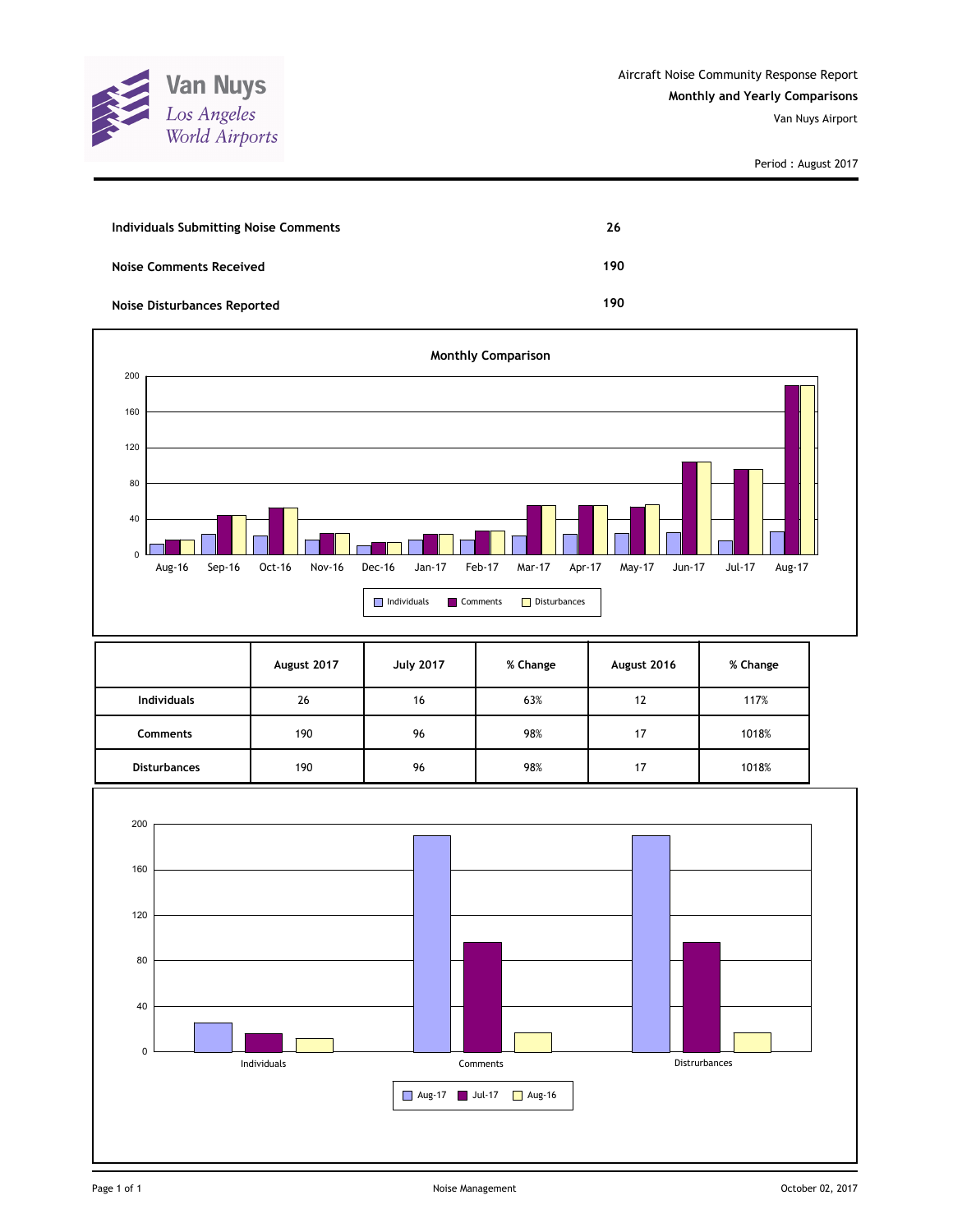

|                     | Day<br>(7:00 am - 7:00 pm) | Evening<br>$(7:00 \text{ pm} - 10:00 \text{ pm})$ | Night<br>$(10:00 \text{ pm} - 7:00 \text{ am})$ |
|---------------------|----------------------------|---------------------------------------------------|-------------------------------------------------|
| <b>Comments</b>     | 55                         |                                                   | 106                                             |
| <b>Disturbances</b> | 56                         |                                                   | 105                                             |



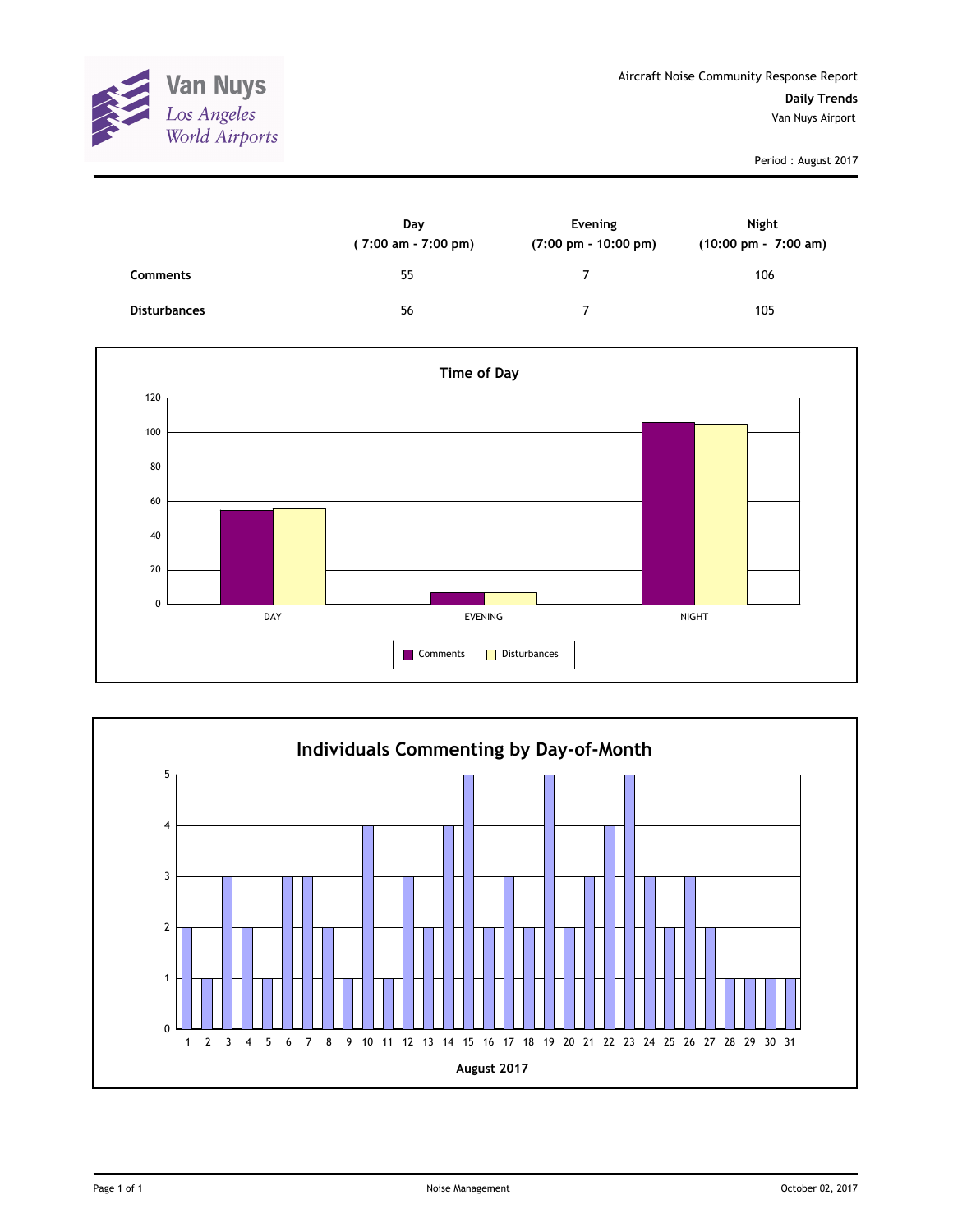

Aircraft Noise Community Response Report

**Comment Distribution by City and Commenter**

Van Nuys Airport

Period : August 2017

| City                 | Individuals    | Comments       | Percentage of Comments**                             |     |
|----------------------|----------------|----------------|------------------------------------------------------|-----|
| <b>Beverly Hills</b> | 1              | $\mathbf{1}$   | $< 1\%$                                              |     |
| <b>Burbank</b>       | 1              | $\mathbf{1}$   | $< 1\%$                                              |     |
| Chatsworth           | 1              | $\overline{2}$ | $1\%$                                                |     |
| Encino               | $\overline{2}$ | $\overline{2}$ | $1\%$                                                |     |
| Granada Hills        | 1              | $\mathbf 1$    | $~1\%$                                               |     |
| Lake Balboa          | 1              | 4              | $2\%$                                                |     |
| Los Angeles          | 2              | $\overline{2}$ | $1\%$                                                |     |
| North Hills          | 4              | 29             | 17%                                                  |     |
| Northridge           | 1              | 5              | $3\%$                                                |     |
| Pacioma              | 1              | 1              | $~1\%$                                               |     |
| Reseda               |                | $\mathbf{1}$   | $~1\%$                                               |     |
| Sherman Oaks         |                | 19             | $11\%$                                               |     |
| Van Nuys             | $\overline{2}$ | 100            | 60%                                                  |     |
| <b>TOTAL</b>         | 19             | 168            | 50<br>80 90<br>0<br>10<br>20<br>40<br>60<br>70<br>30 | 100 |

| <b>Individuals</b>                    | Comments | Percentage of Comments*                     |                 |  |  |
|---------------------------------------|----------|---------------------------------------------|-----------------|--|--|
|                                       |          |                                             |                 |  |  |
| *One Individual (Van Nuys)            | 89       | 53%                                         |                 |  |  |
| *One Individual (North Hills)         | 25       | 15%                                         |                 |  |  |
| *One Individual (Sherman Oaks)        | 19       | 11%                                         |                 |  |  |
| *One Individual (Van Nuys)            | 11       | $7\%$                                       |                 |  |  |
| Individuals Reporting 2 To 5 Comments | 13       | $8\%$                                       |                 |  |  |
| Individuals Reporting One Comment     | 11       | $7\%$                                       |                 |  |  |
| <b>TOTAL</b><br>Individuals: 19       | 168      | 0<br>20<br>50<br>10<br>30<br>40<br>70<br>60 | 80<br>90<br>100 |  |  |

\* One individual reporting 6 or more comments shown by city.

\*\* All percentages are rounded to the nearest whole number.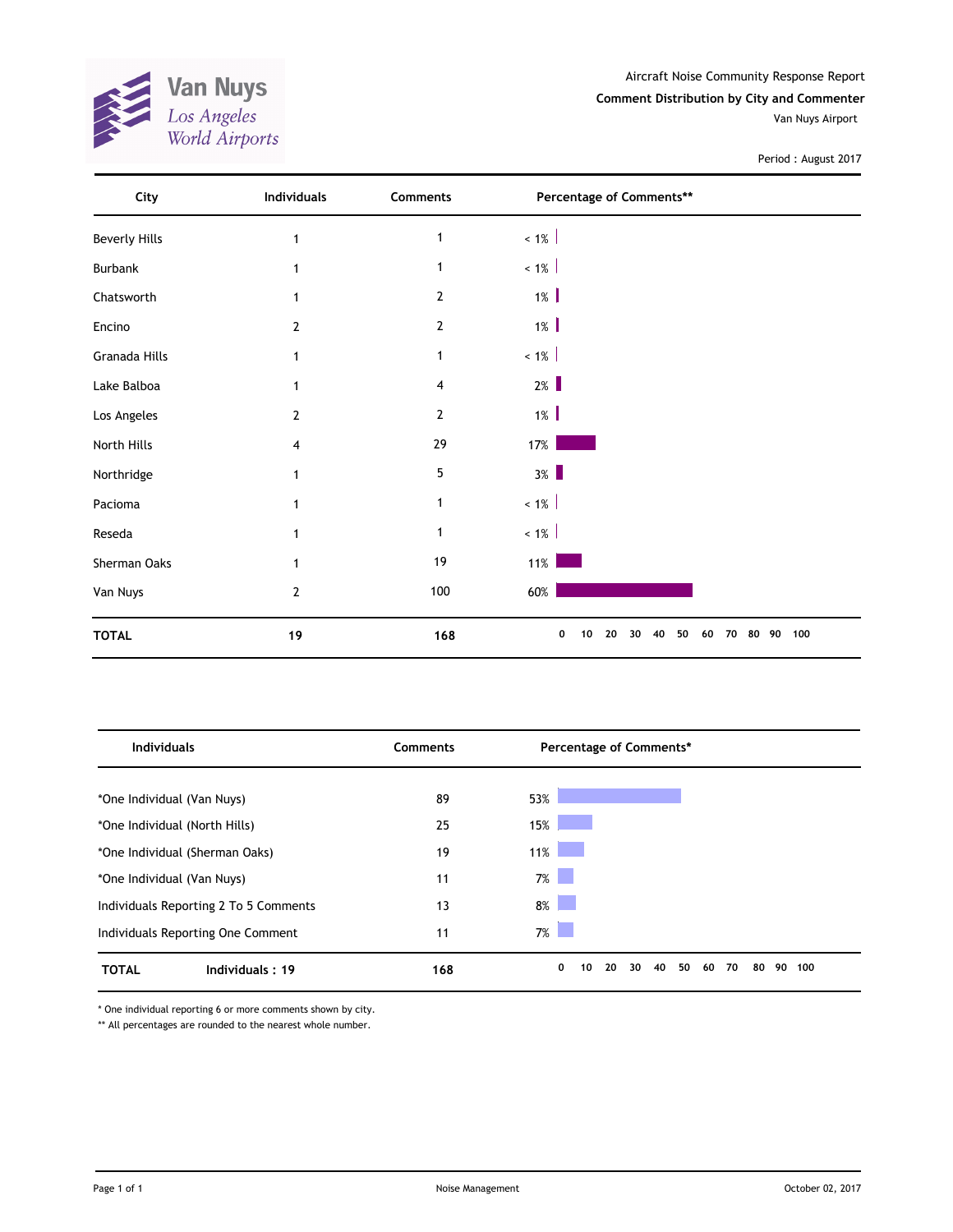

| Type of Disturbance*         | <b>Number of Comments</b> |  |  |  |
|------------------------------|---------------------------|--|--|--|
| Flying over home             | 31                        |  |  |  |
| Frequency of flights         | 18                        |  |  |  |
| Hovering                     | 1                         |  |  |  |
| Late night/early morning     | 96                        |  |  |  |
| Low flying                   | 3                         |  |  |  |
| Other                        | 3                         |  |  |  |
| Sustained noise (>5 minutes) | 4                         |  |  |  |
| Unknown                      | 1                         |  |  |  |
| Unspecified                  | 4                         |  |  |  |
| Unusually loud               | 28                        |  |  |  |
| Vibration/rumbling           | 1                         |  |  |  |
| <b>TOTAL</b>                 | 190                       |  |  |  |



Note: \* As reported by individuals.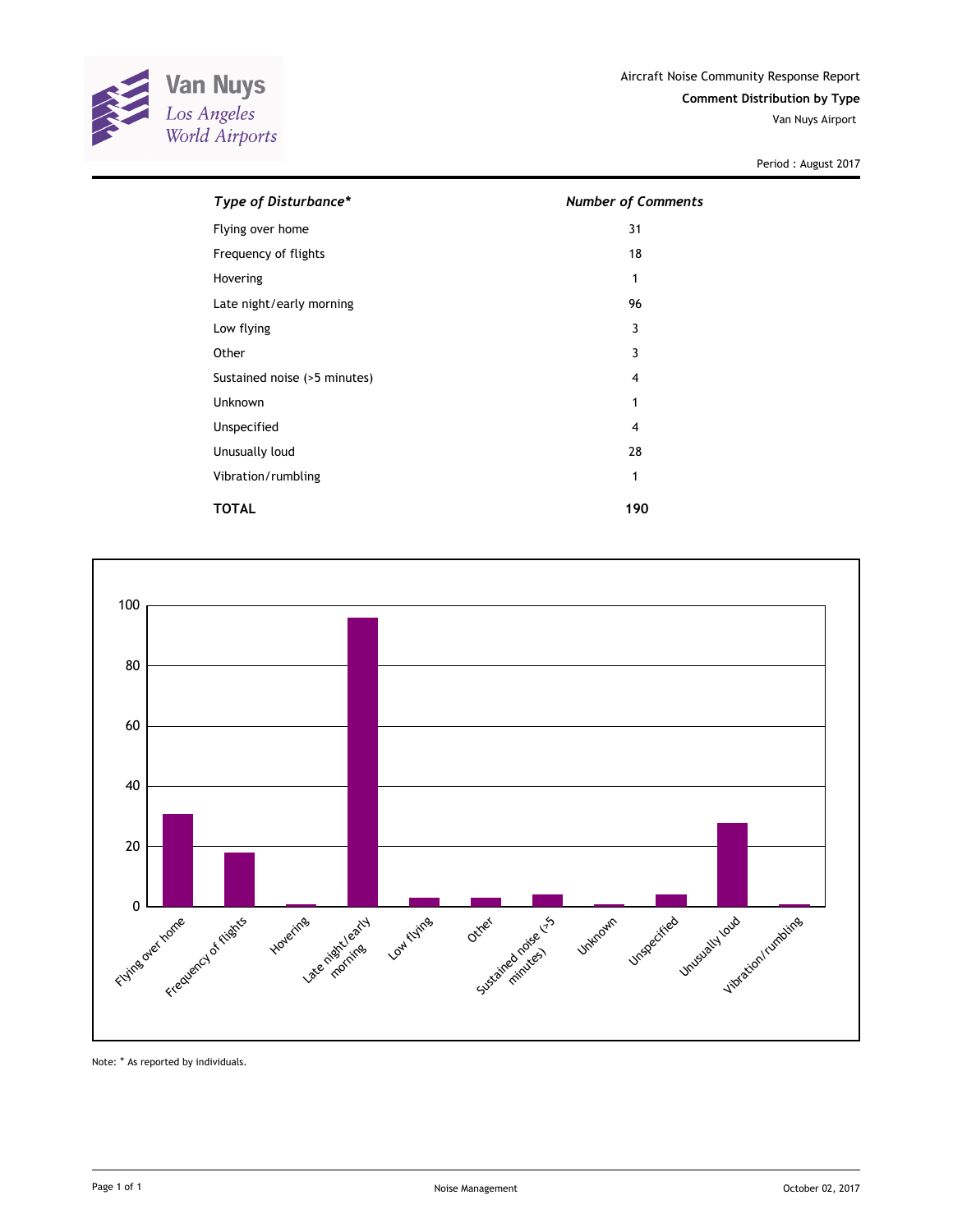

| Contact   |          |           | Disturbance |             |                          |                                                                                                                                                                                                                                                                                                                                                                                                                                                                                                                                                                                                                                                                                                                                                                                                                                                                                                                                                                                                                                                                                                                                                                                                                                                                                                                                                                                                                                                                                                                                                                                                                                                                              |
|-----------|----------|-----------|-------------|-------------|--------------------------|------------------------------------------------------------------------------------------------------------------------------------------------------------------------------------------------------------------------------------------------------------------------------------------------------------------------------------------------------------------------------------------------------------------------------------------------------------------------------------------------------------------------------------------------------------------------------------------------------------------------------------------------------------------------------------------------------------------------------------------------------------------------------------------------------------------------------------------------------------------------------------------------------------------------------------------------------------------------------------------------------------------------------------------------------------------------------------------------------------------------------------------------------------------------------------------------------------------------------------------------------------------------------------------------------------------------------------------------------------------------------------------------------------------------------------------------------------------------------------------------------------------------------------------------------------------------------------------------------------------------------------------------------------------------------|
| Date      | Time     | Date      | <b>Time</b> | City        | Disturbance**            | <b>Findings</b>                                                                                                                                                                                                                                                                                                                                                                                                                                                                                                                                                                                                                                                                                                                                                                                                                                                                                                                                                                                                                                                                                                                                                                                                                                                                                                                                                                                                                                                                                                                                                                                                                                                              |
| 8/01/2017 | 8:22 am  | 8/01/2017 | $8:21$ am   | Los Angeles | Flying over home         | The general concern that you are referring to on Tuesday, August 1, 2017 at 08:21 is<br>not associated with Van Nuys Airport (VNY) operations. Your noise concerns are<br>important to us. For future reference, please use the LAX WebTrak Site at<br>http://webtrak.bksv.com/lax or call the LAX Noise Comment Line (424) 64-NOISE.                                                                                                                                                                                                                                                                                                                                                                                                                                                                                                                                                                                                                                                                                                                                                                                                                                                                                                                                                                                                                                                                                                                                                                                                                                                                                                                                        |
| 8/05/2017 | 12:18 am | 8/05/2017 | 12:17 am    | Van Nuys    | Late night/early morning | The aircraft you reported on Saturday, August 5, 2017at 00:137 was a Falcon 2000EX<br>(F2TH) that departed from VNY runway 34L to the north under the direction and<br>control of the Federal Aviation Administration (FAA) SoCal Departure Air Traffic<br>Controllers (ATC). The departure was consistent with normal VNY Northerly<br>Operations, which go into effect whenever northerly winds occur. Under this<br>operational condition, all aircraft arrivals and departures are directed to head north<br>into the wind to maximize aircraft safety requirements and aircraft performance<br>during takeoffs and landings. There were also two jet aircraft arrivals to<br>Hollywood-Burbank Airport (BUR) runway 08 that occurred during the same time period<br>that flew over or near your residence. Please call the BUR Hotline at (800) 441-0409 for<br>further information regarding these flights. Additionally, airports do not have<br>jurisdictions over aircraft in flight, how frequently or where the FAA ATC may sequence<br>aircraft. The FAA has ultimate authority over aircraft flight patterns and regulates<br>virtually all aviation activity. Lastly, please refer to the VNY Noise Management "quick"<br>facts" for a brief list of enforcement and regulatory actions VNY "can" and "cannot do,"<br>related to FAA regulations and local City Ordinances. The quick facts may be found<br>online under the "Noise Management - Quick Facts" link at www.lawa.org/VNYNoise/.<br>Please contact the FAA by writing to FAA Western-Pacific Region, P.O. Box 92007, Los<br>Angeles, CA 90009 for further information regarding aviation matters. |
| 8/07/2017 | 12:20 am | 8/07/2017 | 12:20 am    | Van Nuys    | Late night/early morning | The aircraft you reported on Monday, August 7, 2017 at 00:20 was Gulfstream G-IVSP<br>that departed from VNY. The departure from VNY runway 16R was under the control<br>and direction of Federal Aviation Administration (FAA) SoCal Air Traffic Controllers<br>(ATC). The departure was consistent with normal VNY departure operations.<br>Additionally, the aircraft-specific Single Event Noise Exposure Level (SENEL) established                                                                                                                                                                                                                                                                                                                                                                                                                                                                                                                                                                                                                                                                                                                                                                                                                                                                                                                                                                                                                                                                                                                                                                                                                                      |

Note : Investigation currently limited to a maximum of five comments per individual per month.

\* Comments exceeding monthly limit are not investigated and are not shown.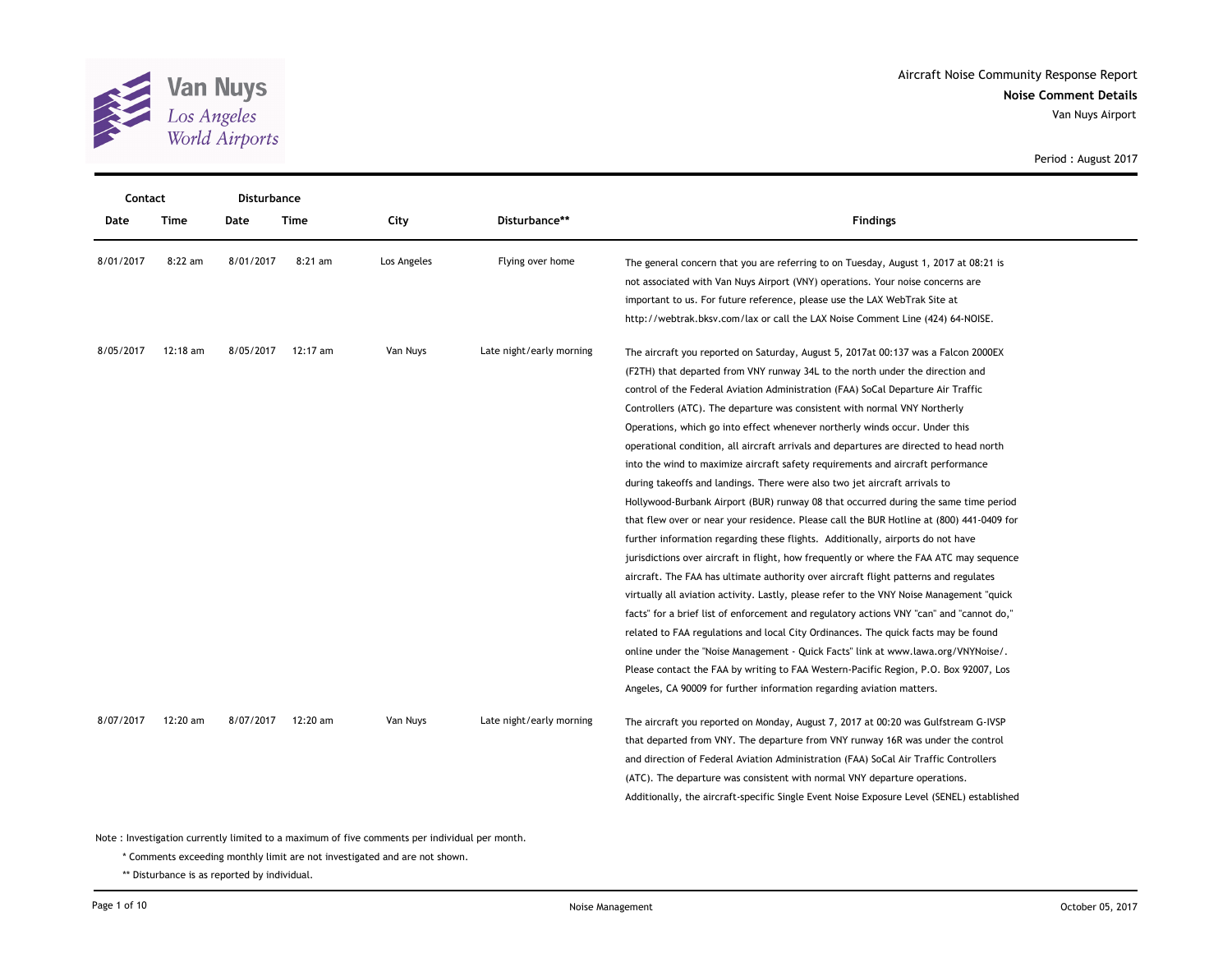| Contact   |           | Disturbance |             |                      |                          |                                                                                                                                                                                                                                                                                                                                                                                                                                                                                                                                                                                                                                                                                                                                                                                                                                                                                                                                                                                                                                                                                                                                                                                                                                                                                                                                                                           |
|-----------|-----------|-------------|-------------|----------------------|--------------------------|---------------------------------------------------------------------------------------------------------------------------------------------------------------------------------------------------------------------------------------------------------------------------------------------------------------------------------------------------------------------------------------------------------------------------------------------------------------------------------------------------------------------------------------------------------------------------------------------------------------------------------------------------------------------------------------------------------------------------------------------------------------------------------------------------------------------------------------------------------------------------------------------------------------------------------------------------------------------------------------------------------------------------------------------------------------------------------------------------------------------------------------------------------------------------------------------------------------------------------------------------------------------------------------------------------------------------------------------------------------------------|
| Date      | Time      | Date        | <b>Time</b> | City                 | <b>Disturbance</b>       | <b>Findings</b>                                                                                                                                                                                                                                                                                                                                                                                                                                                                                                                                                                                                                                                                                                                                                                                                                                                                                                                                                                                                                                                                                                                                                                                                                                                                                                                                                           |
|           |           |             |             |                      |                          | in the VNY Fly Friendly Quiet Jet Departure Program was not exceeded by this<br>operation. Please see page 8 of the VNY Noise Program brochure for more information<br>on the program at: www.lawa.org/vnynoise.                                                                                                                                                                                                                                                                                                                                                                                                                                                                                                                                                                                                                                                                                                                                                                                                                                                                                                                                                                                                                                                                                                                                                          |
| 8/07/2017 | $2:12$ am | 8/07/2017   | $2:05$ am   | Chatsworth           | Flying over home         | The Los Angeles Police Department Air Support Division (LAPD ASD) which was<br>conducting official LAPD business operated the helicopter you reported on Sunday,<br>August 6, 2017 at 02:05. The LAPD ASD routinely patrols and supports police ground<br>units in the many neighborhoods located within the City of Los Angeles. It is not<br>uncommon to have multiple fly-overs of an area during a relatively short period. No<br>other jet powered aircraft flew over/near your residence that was associated with<br>Van Nuys Airport (VNY) operations. Additionally, please refer to the VNY Noise<br>Management "quick facts" for a brief list of enforcement and regulatory actions VNY<br>"can" and "cannot do," related to FAA regulations and local City Ordinances. The quick<br>facts may be found online under the "Noise Management - Quick Facts" link at<br>www.lawa.org/VNYNoise/. Lastly, please note that airports do not control aircraft in<br>flight. The FAA has ultimate authority over aircraft flight patterns and regulates<br>virtually all aviation activity. This includes takeoffs, landings, altitudes and direction of<br>flight with the major emphasis on safety. The FAA may be contacted by writing to FAA<br>Western-Pacific Region, P.O. Box 92007, Los Angeles, CA 90009 for further information<br>regarding aviation matters. |
| 8/07/2017 | $3:55$ am | 8/07/2017   | $3:54$ am   | Van Nuys             | Late night/early morning | The aircraft you reported on Monday, August 7, 2017 at 03:54 was Hawker 1000 (H25C)<br>that departed from VNY. The departure from VNY runway 16R was under the control<br>and direction of Federal Aviation Administration (FAA) SoCal Air Traffic Controllers<br>(ATC). The departure was consistent with normal VNY departure operations.<br>Additionally, the aircraft-specific Single Event Noise Exposure Level (SENEL) established<br>in the VNY Fly Friendly Quiet Jet Departure Program was not exceeded.                                                                                                                                                                                                                                                                                                                                                                                                                                                                                                                                                                                                                                                                                                                                                                                                                                                         |
| 8/10/2017 | $5:56$ am | 8/10/2017   | 4:45 am     | Reseda               | Late night/early morning | The jet airplane you reported on Thursday, August 10, 2017 at 04:45 was an arrival to<br>Hollywood-Burbank Airport (BUR) and was not associated with VNY operations. Please<br>contact the BUR Hotline at (800) 441-0409 for further information regarding this flight.                                                                                                                                                                                                                                                                                                                                                                                                                                                                                                                                                                                                                                                                                                                                                                                                                                                                                                                                                                                                                                                                                                   |
| 8/11/2017 | $3:04$ pm | 8/11/2017   | $3:04$ pm   | <b>Beverly Hills</b> | Flying over home         | The aircraft activity you reported on Thursday, August 11, 2017 at 0955 15:04 was not<br>associated with Van Nuys Airport operations but might be attributed to the many<br>aircraft that fly over or near your residence that transition to and from the many<br>airports in the Los Angeles basin. Aircraft fly under the control and direction of the                                                                                                                                                                                                                                                                                                                                                                                                                                                                                                                                                                                                                                                                                                                                                                                                                                                                                                                                                                                                                  |

\* Comments exceeding monthly limit are not investigated and are not shown.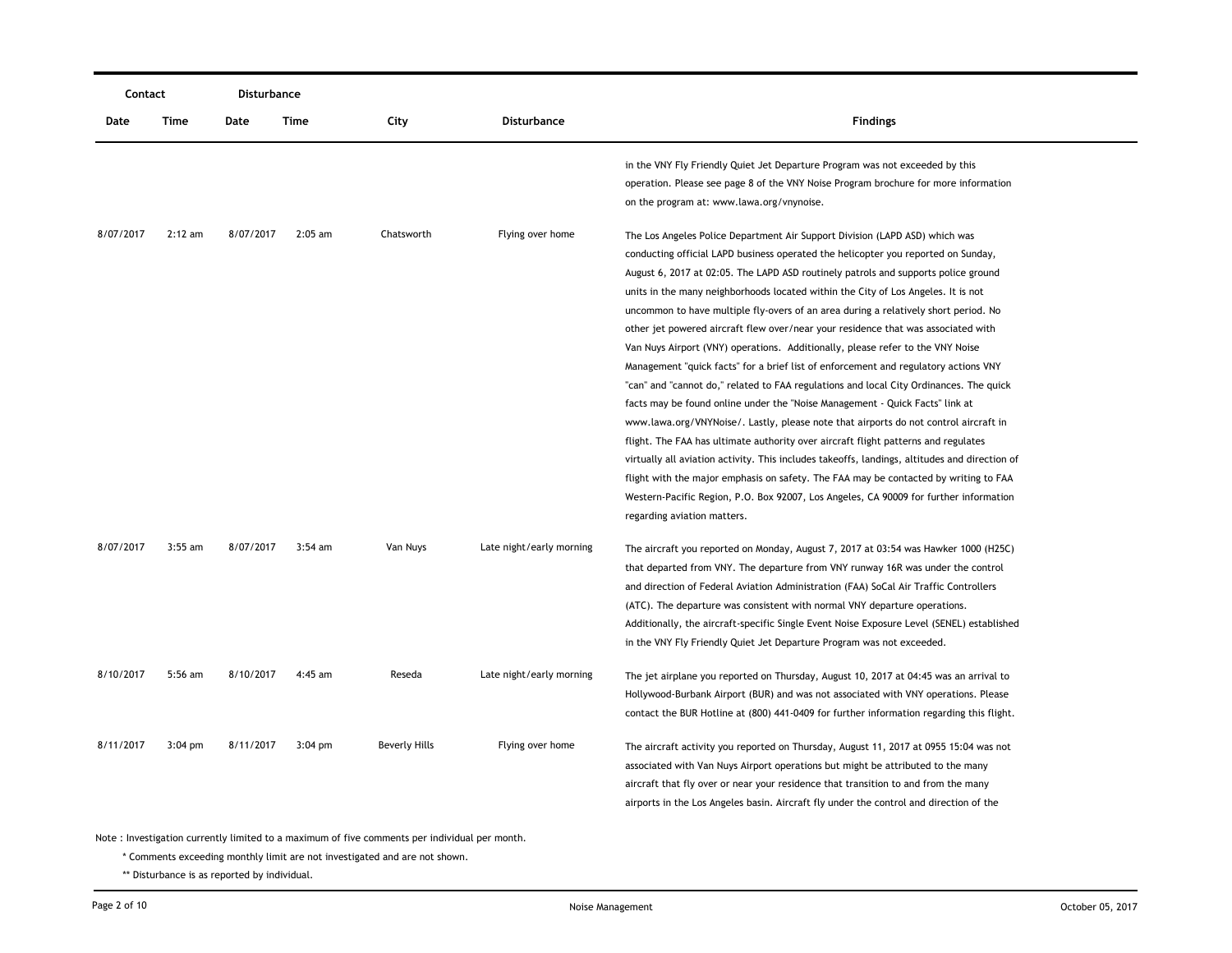| Contact   |            | Disturbance |           |             |                              |                                                                                                                                                                                                                                                                                                                                                                                                                                                                                                                                                                                                                                                                                                                                                                                                                                                                                                                                                                                                                                                                                      |  |
|-----------|------------|-------------|-----------|-------------|------------------------------|--------------------------------------------------------------------------------------------------------------------------------------------------------------------------------------------------------------------------------------------------------------------------------------------------------------------------------------------------------------------------------------------------------------------------------------------------------------------------------------------------------------------------------------------------------------------------------------------------------------------------------------------------------------------------------------------------------------------------------------------------------------------------------------------------------------------------------------------------------------------------------------------------------------------------------------------------------------------------------------------------------------------------------------------------------------------------------------|--|
| Date      | Time       | Date        | Time      | City        | Disturbance                  | <b>Findings</b>                                                                                                                                                                                                                                                                                                                                                                                                                                                                                                                                                                                                                                                                                                                                                                                                                                                                                                                                                                                                                                                                      |  |
|           |            |             |           |             |                              | Federal Aviation Administration (FAA) Air Traffic Controllers (ATC). Some aircraft fly<br>under Visual Flight Rules (VFR) and must adhere to FAA rules and regulations that<br>govern such activities. Please note that airports do not control aircraft in flight. The<br>FAA has ultimate authority over aircraft flight patterns and regulates virtually all<br>aviation activity. This includes takeoffs, landings, altitudes and direction of flight with<br>the major emphasis on safety. The FAA may be contacted by writing to FAA<br>Western-Pacific Region, P.O. Box 92007, Los Angeles, CA 90009 for further information<br>regarding this matter.                                                                                                                                                                                                                                                                                                                                                                                                                        |  |
| 8/12/2017 | $9:50$ pm  | 8/11/2017   | $9:45$ pm | Chatsworth  | Flying over home             | The turboprop airplane you reported on Friday, August 11, 2017 at 21:45 was an arrival<br>to Hollywood-Burbank Airport (BUR) and was not associated with Van Nuys Airport<br>operations. Please contact the BUR Hotline at (800) 441-0409 for further information<br>regarding this flight.                                                                                                                                                                                                                                                                                                                                                                                                                                                                                                                                                                                                                                                                                                                                                                                          |  |
| 8/12/2017 | $10:55$ pm | 8/12/2017   | $1:10$ pm | Lake Balboa | Sustained noise (>5 minutes) | The ground noise and/or aircraft run-up you reported on Saturday, August 12, 2017 at<br>13:10 could not be identified. In an effort to reduce the inconvenience associated with<br>engine test runs, engine maintenance restrictions exist between the hours from 19:00<br>until 07:00 the following morning. Engine maintenance run-ups are allowed from 07:00<br>until 19:00 only at designated areas. This enables aircraft maintenance personnel to<br>perform all types of equipment tests during the unrestricted periods to eliminate the<br>need for such activity during the evening and early morning hours. Additionally, VNY<br>has an Airfield Superintendent on duty to investigate and enforce any run-up issues.<br>Please call the Duty Superintendent at Airport Operations at (818)<br>442-6506 for immediate attention. This is not a Noise Comment Line and should only be<br>used to report possible engine run-up activity. To file a noise comment please visit<br>http://www.lawa.org/VNYANC/ or call the Community Response Line (CRL) at<br>800-560-0010. |  |
| 8/13/2017 | $1:11$ am  | 8/13/2017   | $1:00$ am | Lake Balboa | Sustained noise (>5 minutes) | The ground noise and/or aircraft run-up you reported on Sunday, August 13, 2017 at<br>01:00 could not be identified. VNY has an Airfield Superintendent on duty to investigate<br>and enforce any run-up issues. Additionally, please refer to the VNY Noise Management<br>"quick facts" for a brief list of enforcement and regulatory actions VNY<br>"can" and "cannot do," related to FAA regulations and local City Ordinances. The quick<br>facts may be found online under the "Noise Management - Quick Facts" link at<br>www.lawa.org/VNYNoise/.                                                                                                                                                                                                                                                                                                                                                                                                                                                                                                                             |  |

\* Comments exceeding monthly limit are not investigated and are not shown.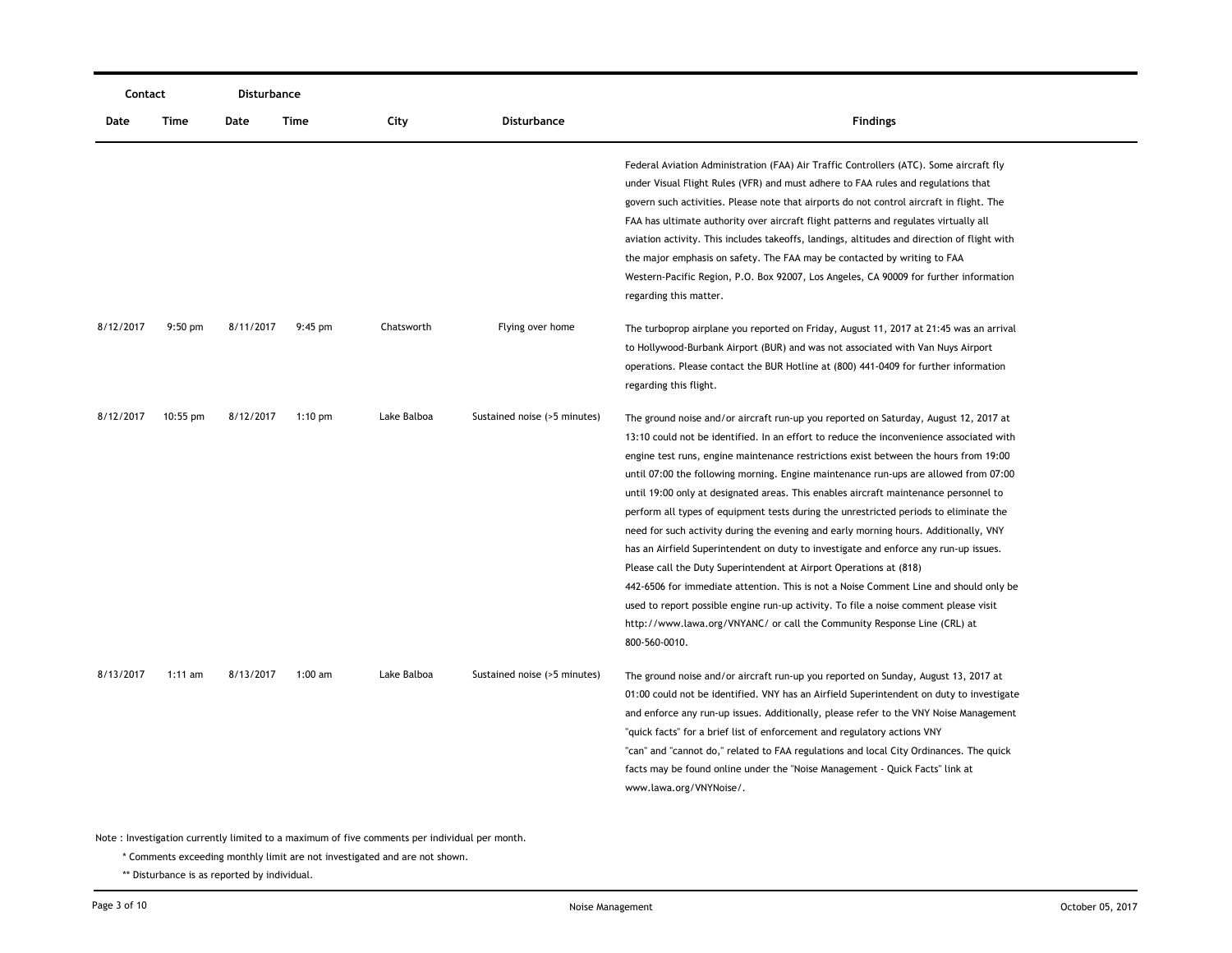|           | Disturbance<br>Contact |           |           |             |                          |                                                                                                                                                                                                                                                                                                                                                                                                                                                                                                                                                                                                                                                                                                                                                                                                                                                                                                                                                                                                                                                                                                                                                                                                 |
|-----------|------------------------|-----------|-----------|-------------|--------------------------|-------------------------------------------------------------------------------------------------------------------------------------------------------------------------------------------------------------------------------------------------------------------------------------------------------------------------------------------------------------------------------------------------------------------------------------------------------------------------------------------------------------------------------------------------------------------------------------------------------------------------------------------------------------------------------------------------------------------------------------------------------------------------------------------------------------------------------------------------------------------------------------------------------------------------------------------------------------------------------------------------------------------------------------------------------------------------------------------------------------------------------------------------------------------------------------------------|
| Date      | Time                   | Date      | Time      | City        | Disturbance              | <b>Findings</b>                                                                                                                                                                                                                                                                                                                                                                                                                                                                                                                                                                                                                                                                                                                                                                                                                                                                                                                                                                                                                                                                                                                                                                                 |
| 8/14/2017 | 5:59 am                | 8/14/2017 | 5:57 am   | Van Nuys    | Late night/early morning | The jet aircraft departure that you referenced on August 14, 2017 at 05:57 was a<br>Gulfstream G-450 that complied with all City of Los Angeles and Federal<br>regulations/laws. The departure was consistent with normal VNY departure<br>operations.                                                                                                                                                                                                                                                                                                                                                                                                                                                                                                                                                                                                                                                                                                                                                                                                                                                                                                                                          |
| 8/14/2017 | $1:48$ pm              | 8/14/2017 | 12:00 am  | Northridge  | Flying over home         | Your residence is located near the standard arrival route for Van Nuys Airport and is<br>subject to numerous arrival aircraft on final approach for landing. In addition, the<br>volume of jet operations at VNY has been increasing slightly each year with the<br>improving economy since reaching a low in 2009, so compared to the past few years<br>there may be more frequent jet departures over your community. Please note, airports<br>do not have jurisdictions over aircraft in flight, how frequently or where the Federal<br>Aviation Administration (FAA) SoCal Air Traffic Controllers (ATC) may sequence aircraft.<br>The FAA has ultimate authority over aircraft flight patterns and regulates virtually all<br>aviation activity. This includes takeoffs, landings, altitudes and direction of flight with<br>the major emphasis on safety. Lastly, please refer to the VNY Noise Management "quick"<br>facts" for a brief list of enforcement and regulatory actions VNY "can" and "cannot do,"<br>related to FAA regulations and local City Ordinances. The quick facts may be found<br>online under the "Noise Management - Quick Facts" link at www.lawa.org/VNYNoise/. |
| 8/15/2017 | 12:26 am               | 8/15/2017 | 12:15 am  | Northridge  | Late night/early morning | The jet aircraft arrival that you referenced on Tuesday, August 15, 2017 at 00:26<br>complied with all City of Los Angeles and Federal regulations/laws and was consistent<br>with normal VNY arrival operations.                                                                                                                                                                                                                                                                                                                                                                                                                                                                                                                                                                                                                                                                                                                                                                                                                                                                                                                                                                               |
| 8/15/2017 | $10:18$ am             | 8/15/2017 | $3:00$ am | North Hills | Late night/early morning | Your residence is located near the standard arrival route for Van Nuys Airport and is<br>subject to numerous arrival aircraft on final approach for landing at the airport. In<br>addition, the volume of jet operations at VNY has been increasing slightly each year<br>with the improving economy since reaching a low in 2009, so compared to the past few<br>years there may be more frequent jet departures over your community. Please note,<br>airports do not have jurisdictions over aircraft in flight, how frequently or where the<br>Federal Aviation Administration (FAA) SoCal Air Traffic Controllers (ATC) may sequence<br>aircraft. The FAA has ultimate authority over aircraft flight patterns and regulates<br>virtually all aviation activity. This includes takeoffs, landings, altitudes and direction of<br>flight with the major emphasis on safety. Lastly, please refer to the VNY Noise<br>Management "quick facts" for a brief list of enforcement and regulatory actions VNY<br>"can" and "cannot do," related to FAA regulations and local City Ordinances. The quick<br>facts may be found online under the "Noise Management - Quick Facts" link at           |

\* Comments exceeding monthly limit are not investigated and are not shown.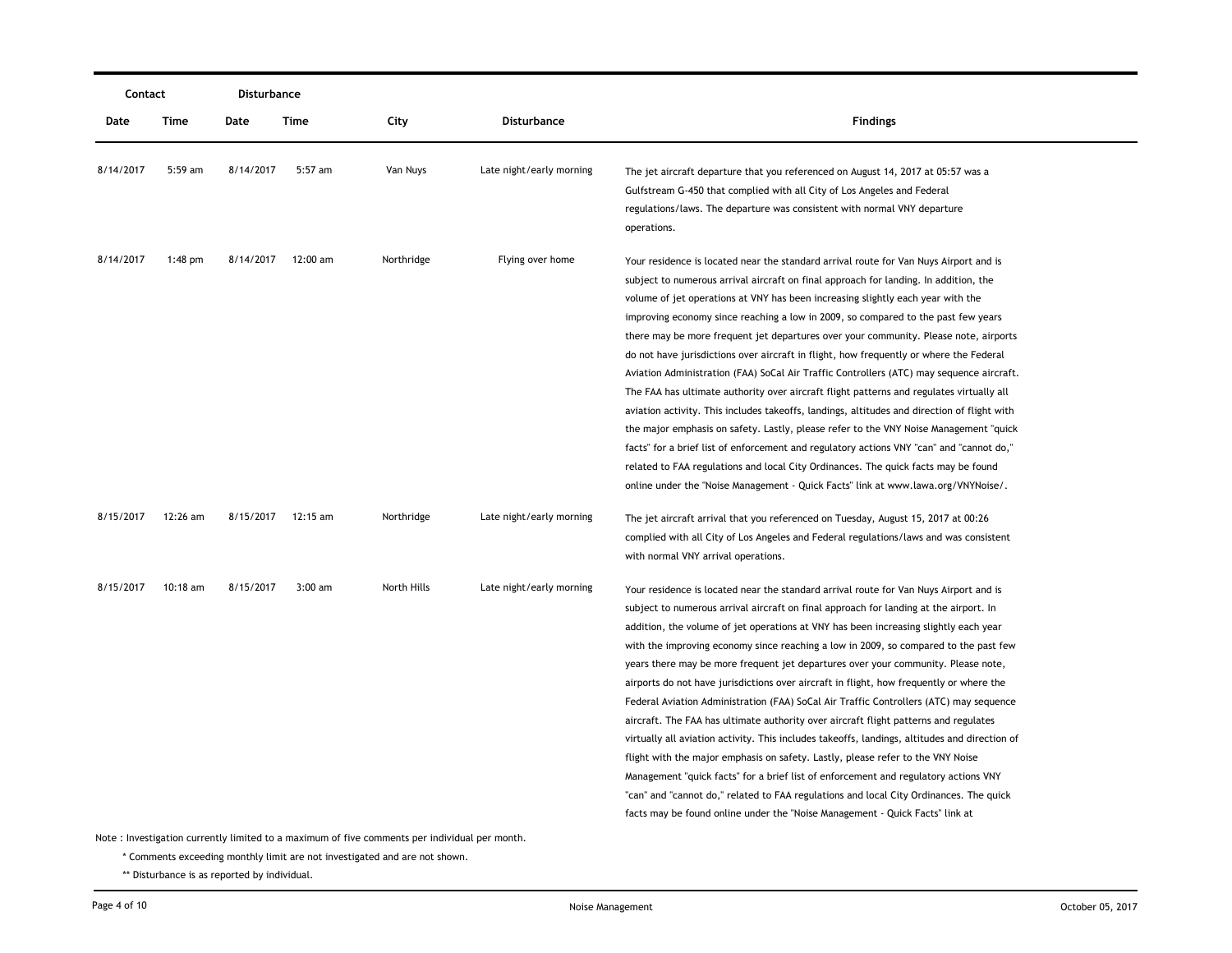| Contact   |            | Disturbance |                    |              |                          |                                                                                                                                                                                                                                                                                                                                                                                                                                                                                                                                                                                                                                                                                                                                                                                                                                                                                                                                                                                                                                                                                                                                                              |
|-----------|------------|-------------|--------------------|--------------|--------------------------|--------------------------------------------------------------------------------------------------------------------------------------------------------------------------------------------------------------------------------------------------------------------------------------------------------------------------------------------------------------------------------------------------------------------------------------------------------------------------------------------------------------------------------------------------------------------------------------------------------------------------------------------------------------------------------------------------------------------------------------------------------------------------------------------------------------------------------------------------------------------------------------------------------------------------------------------------------------------------------------------------------------------------------------------------------------------------------------------------------------------------------------------------------------|
| Date      | Time       | Date        | Time               | City         | <b>Disturbance</b>       | <b>Findings</b>                                                                                                                                                                                                                                                                                                                                                                                                                                                                                                                                                                                                                                                                                                                                                                                                                                                                                                                                                                                                                                                                                                                                              |
|           |            |             |                    |              |                          | www.lawa.org/VNYNoise/.                                                                                                                                                                                                                                                                                                                                                                                                                                                                                                                                                                                                                                                                                                                                                                                                                                                                                                                                                                                                                                                                                                                                      |
| 8/16/2017 | $1:16$ am  |             | 8/16/2017 12:51 am | Northridge   | Late night/early morning | The jet aircraft arrival that you referenced on Wednesday, August 16, 2017 at 00:51<br>complied with all City of Los Angeles and Federal regulations/laws and was consistent<br>with normal VNY departure operations.                                                                                                                                                                                                                                                                                                                                                                                                                                                                                                                                                                                                                                                                                                                                                                                                                                                                                                                                        |
| 8/16/2017 | 1:41 am    | 8/16/2017   | 1:34 am            | Northridge   | Late night/early morning | The jet aircraft arrival that you referenced on Wednesday, August 16, 2017 at 01:34<br>complied with all City of Los Angeles and Federal regulations/laws and was consistent<br>with normal VNY departure operations.                                                                                                                                                                                                                                                                                                                                                                                                                                                                                                                                                                                                                                                                                                                                                                                                                                                                                                                                        |
| 8/17/2017 | 12:46 am   | 8/17/2017   | 12:31 am           | Northridge   | Late night/early morning | The jet aircraft arrival that you referenced on Thursday, August 17, 2017 at 00:31<br>complied with all City of Los Angeles and Federal regulations/laws and was consistent<br>with normal VNY departure operations. *                                                                                                                                                                                                                                                                                                                                                                                                                                                                                                                                                                                                                                                                                                                                                                                                                                                                                                                                       |
| 8/19/2017 | 11:08 am   | 8/16/2017   | $5:08$ pm          | Sherman Oaks | Hovering                 | The helicopter activity you reported on Wednesday, August 16, 2017 at 17:08 was an<br>overflight not associated with VNY operations. Please note that airports do not have<br>jurisdiction on aircraft in flight nor authority to direct or control aircraft. The FAA has<br>ultimate authority over aircraft and regulates virtually all aviation activities. This<br>includes altitudes and direction of flight with the major emphasis on safety. The FAA<br>may be contacted by writing to FAA Western-Pacific Region, P.O. Box 92007, Los<br>Angeles, CA 90009 for further information.                                                                                                                                                                                                                                                                                                                                                                                                                                                                                                                                                                 |
| 8/19/2017 | $11:14$ am |             | 8/16/2017 11:38 pm | Sherman Oaks | Unusually loud           | The jet aircraft departure that you referenced on Wednesday, August 16, 2017 at<br>23:38 complied with all City of Los Angeles and Federal regulations/laws and was<br>consistent with normal VNY departure operations. For more information, please refer<br>to the Noise Management "quick facts" for a brief list of enforcement and regulatory<br>actions VNY "can" and "cannot do" related to FAA regulations and local City Ordinances.<br>The quick facts may be found online under the "Noise Management - Quick Facts" link at<br>www.lawa.org/VNYNoise/. Lastly, airports do not have jurisdictions over aircraft in<br>flight, how frequently or where the Federal Aviation Administration (FAA) SoCal Air<br>Traffic Controllers (ATC) may sequence aircraft. The Federal Aviation Administration<br>(FAA) has ultimate authority over aircraft and regulates virtually all aviation activity.<br>This includes takeoffs, landings, altitudes and direction of flight with the major<br>emphasis on safety. The FAA may be contacted by writing to FAA Western-Pacific<br>Region, P.O. Box 92007, Los Angeles, CA 90009 for further information. |

\* Comments exceeding monthly limit are not investigated and are not shown.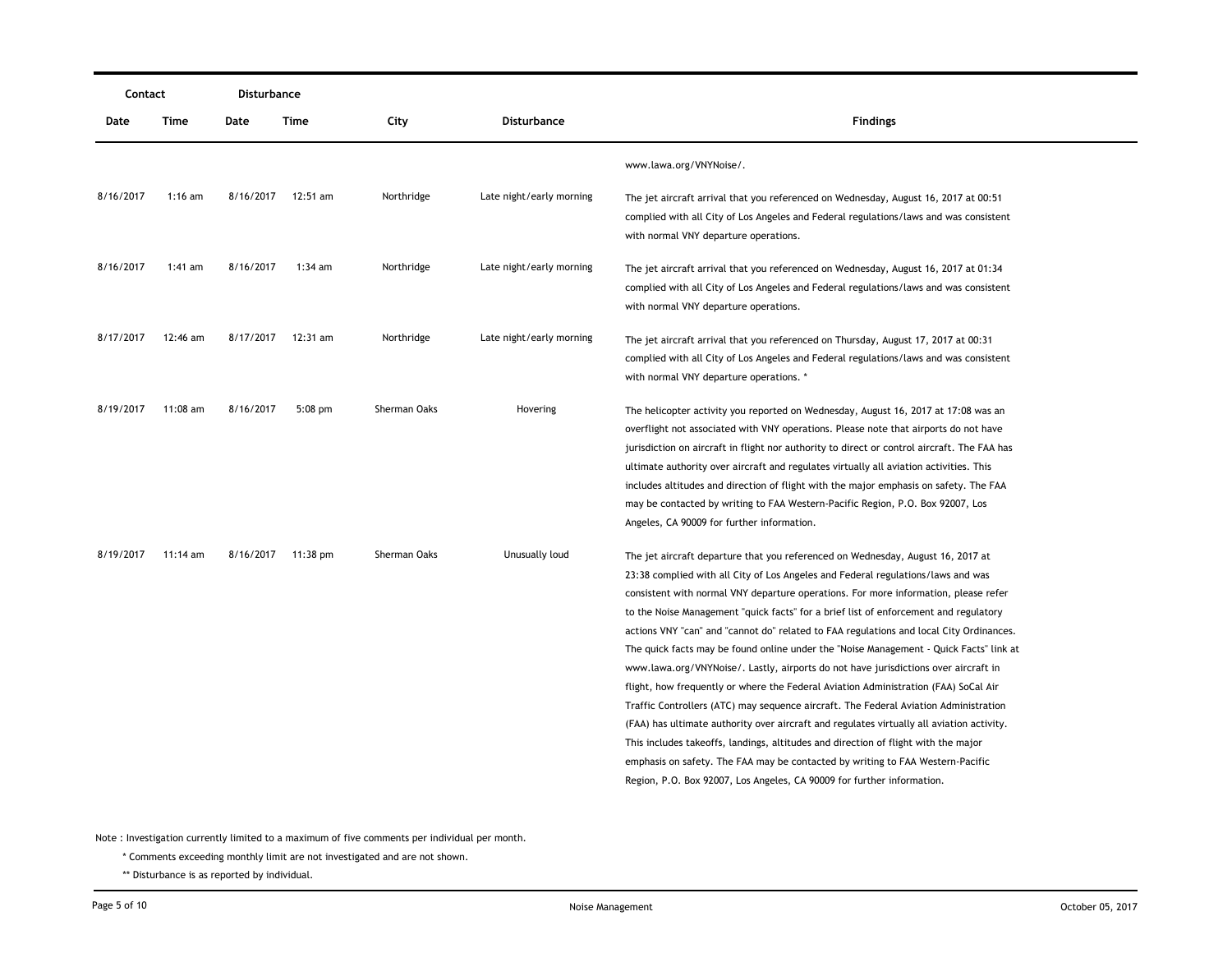| Contact   |           | <b>Disturbance</b> |           |             |                              |                                                                                                                                                                                                                                                                                                                                                                                                                                                                                                                                                                                                                                                                                                                                                                                                                                                                                                                                                                                                                                                                                                                                                                             |  |
|-----------|-----------|--------------------|-----------|-------------|------------------------------|-----------------------------------------------------------------------------------------------------------------------------------------------------------------------------------------------------------------------------------------------------------------------------------------------------------------------------------------------------------------------------------------------------------------------------------------------------------------------------------------------------------------------------------------------------------------------------------------------------------------------------------------------------------------------------------------------------------------------------------------------------------------------------------------------------------------------------------------------------------------------------------------------------------------------------------------------------------------------------------------------------------------------------------------------------------------------------------------------------------------------------------------------------------------------------|--|
| Date      | Time      | Date               | Time      | City        | Disturbance                  | <b>Findings</b>                                                                                                                                                                                                                                                                                                                                                                                                                                                                                                                                                                                                                                                                                                                                                                                                                                                                                                                                                                                                                                                                                                                                                             |  |
| 8/19/2017 | $1:49$ pm | 8/19/2017          | $1:35$ pm | Encino      | Unusually loud               | The aircraft noise you reported on Saturday, August 19, 2017 at 13:35 was associated<br>with a FAA certified Stage 3 Gulfstream G-III departure from VNY. The departure from<br>Van Nuys Airport (VNY) runway 16R was under the control and direction of Federal<br>Aviation Administration (FAA) Air Traffic Controllers (ATC). The departure was<br>consistent with normal VNY departure procedures and was not in violation of any<br>federal or local city regulations. Additionally, please refer to the Noise Management<br>"quick facts" for a brief list of enforcement and regulatory actions VNY "can" and<br>"cannot do," related to FAA regulations and local City Ordinances. The quick facts may<br>be found online under the "Noise Management - Quick Facts" link at<br>www.lawa.org/VNYNoise/. Lastly, airports do not have jurisdiction on aircraft in<br>flight. The FAA has ultimate authority over aircraft flight patterns and regulates<br>virtually all aviation activity with the major emphasis on safety. The FAA may be<br>contacted by writing to FAA Western-Pacific Region, P.O. Box 92007, Los Angeles, CA<br>90009 for further information |  |
| 8/19/2017 | 5:57 pm   | 8/19/2017          | 5:48 pm   | Lake Balboa | Sustained noise (>5 minutes) | The ground noise and/or aircraft run-up you reported on Saturday, August 19, 2017 at<br>17:48 could not be identified.                                                                                                                                                                                                                                                                                                                                                                                                                                                                                                                                                                                                                                                                                                                                                                                                                                                                                                                                                                                                                                                      |  |
| 8/20/2017 | $6:10$ am | 8/20/2017          | $6:09$ am | Van Nuys    | Late night/early morning     | The jet aircraft departure that you referenced on Sunday, August 20, 2017 at 06:09<br>complied with all City of Los Angeles and Federal regulations/laws and was consistent<br>with normal VNY departure operations. For more information, Please refer to the Noise<br>Management "quick facts" for a brief list of enforcement and regulatory actions VNY<br>"can" and "cannot do" related to FAA regulations and local City Ordinances. The quick<br>facts may be found online under the "Noise Management - Quick Facts" link at<br>www.lawa.org/VNYNoise/. Lastly, airports do not control aircraft in flight. The Federal<br>Aviation Administration (FAA) has ultimate authority over aircraft and regulates<br>virtually all aviation activity. This includes takeoffs, landings, altitudes and direction of<br>flight with the major emphasis on safety. The FAA may be contacted by writing to FAA<br>Western-Pacific Region, P.O. Box 92007, Los Angeles, CA 90009 for further<br>information. *                                                                                                                                                                 |  |
| 8/21/2017 | $7:39$ am | 8/21/2017          | 7:00 am   | Encino      | Late night/early morning     | The jet aircraft departure that you referenced on Monday, August 21, 2017 at 07:00<br>was consistent with normal VNY departure operations and complied with all City of Los<br>Angeles and Federal regulations/laws. For more information, Please refer to the Noise                                                                                                                                                                                                                                                                                                                                                                                                                                                                                                                                                                                                                                                                                                                                                                                                                                                                                                        |  |

\* Comments exceeding monthly limit are not investigated and are not shown.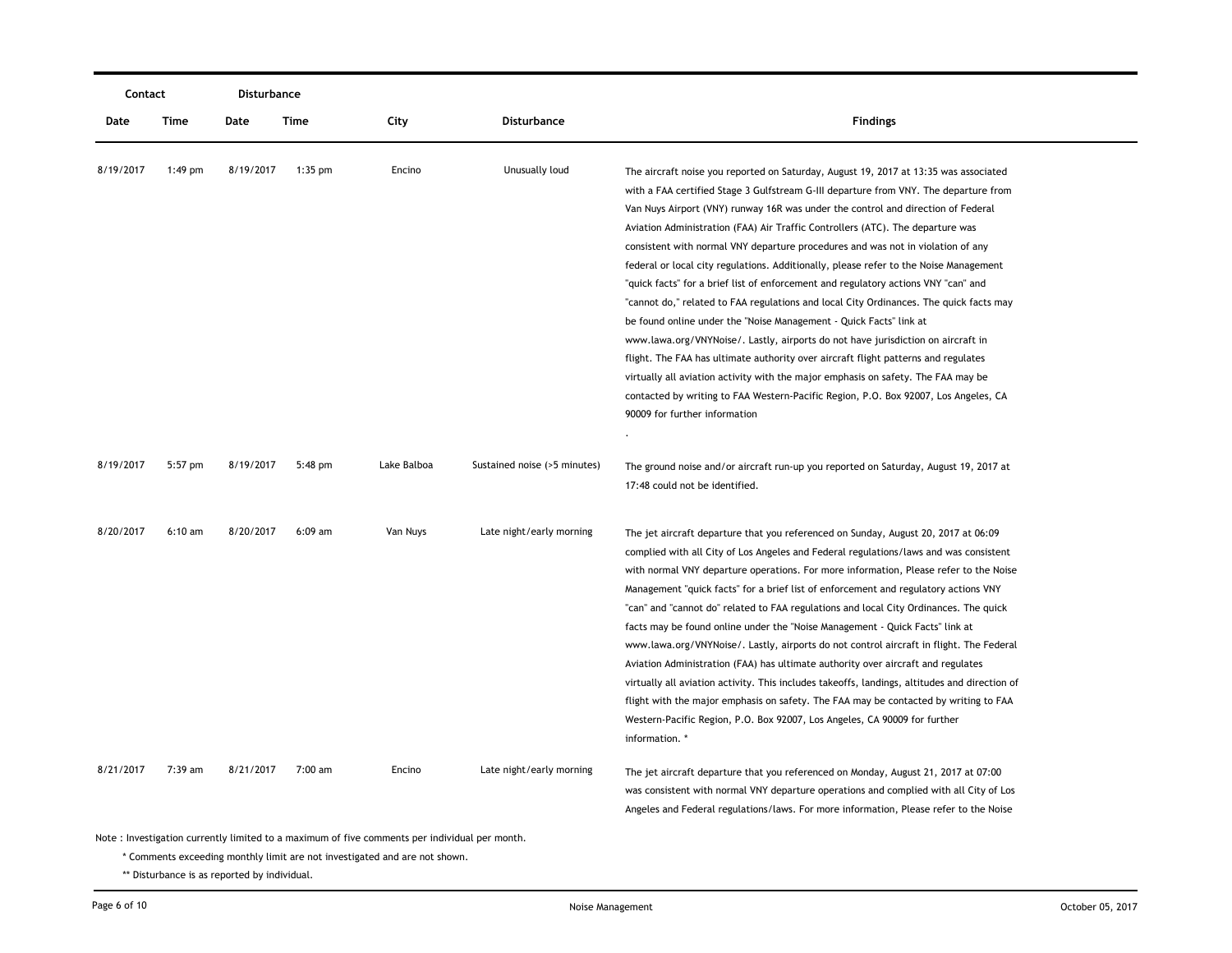| Contact                                                                                       |           | Disturbance |           |             |                      |                                                                                                                                                                                                                                                                                                                                                                                                                                                                                                                                                                                                                                                                                                                                                                                                                                                                                                                                                                                                                                                                                                                                                                                                                                                                                                                  |  |
|-----------------------------------------------------------------------------------------------|-----------|-------------|-----------|-------------|----------------------|------------------------------------------------------------------------------------------------------------------------------------------------------------------------------------------------------------------------------------------------------------------------------------------------------------------------------------------------------------------------------------------------------------------------------------------------------------------------------------------------------------------------------------------------------------------------------------------------------------------------------------------------------------------------------------------------------------------------------------------------------------------------------------------------------------------------------------------------------------------------------------------------------------------------------------------------------------------------------------------------------------------------------------------------------------------------------------------------------------------------------------------------------------------------------------------------------------------------------------------------------------------------------------------------------------------|--|
| Date                                                                                          | Time      | Date        | Time      | City        | Disturbance          | <b>Findings</b>                                                                                                                                                                                                                                                                                                                                                                                                                                                                                                                                                                                                                                                                                                                                                                                                                                                                                                                                                                                                                                                                                                                                                                                                                                                                                                  |  |
|                                                                                               |           |             |           |             |                      | Management "quick facts" for a brief list of enforcement and regulatory actions VNY<br>"can" and "cannot do" related to FAA regulations and local City Ordinances. The quick<br>facts may be found online under the "Noise Management - Quick Facts" link at<br>www.lawa.org/VNYNoise/. Lastly, airports do not control aircraft in flight. The Federal<br>Aviation Administration (FAA) has ultimate authority over aircraft and regulates<br>virtually all aviation activity. This includes takeoffs, landings, altitudes and direction of<br>flight with the major emphasis on safety. The FAA may be contacted by writing to FAA<br>Western-Pacific Region, P.O. Box 92007, Los Angeles, CA 90009 for further<br>information.                                                                                                                                                                                                                                                                                                                                                                                                                                                                                                                                                                                |  |
| 8/22/2017                                                                                     | $2:40$ pm | 8/22/2017   | $2:00$ pm | North Hills | Frequency of flights | The aircraft arrivals that you reference on the comment submitted on Tuesday, August<br>22, 2017 at 14:40 regarding the frequency of occurrence may be attributed to the<br>proximity of your residence to Van Nuys Airport (VNY). In addition, the volume jet<br>operations at VNY has been increasing slightly each year with the improving economy<br>since reaching a low in 2009, so compared to the past few years there may be more<br>frequent jet arrivals over your community. Additionally, airports do not have<br>jurisdiction over aircraft in flight, how frequently or where the Federal Aviation<br>Administration (FAA) Air Traffic Controllers (ATC) may sequence aircraft. The FAA has<br>ultimate authority over aircraft flight patterns and regulates virtually all aviation<br>activity. Lastly, please refer to the VNY Noise Management "quick facts" for a brief list<br>of enforcement and regulatory actions VNY "can" and "cannot do," related to FAA<br>regulations and local City Ordinances. The quick facts may be found online under the<br>"Noise Management - Quick Facts" link at www.lawa.org/VNYNoise/. Please contact<br>the FAA by writing to FAA Western-Pacific Region, P.O. Box 92007, Los Angeles, CA<br>90009 for further information regarding aviation matters. |  |
| 8/22/2017                                                                                     | $9:44$ pm | 8/22/2017   | $9:20$ pm | Lake Balboa | Flying over home     | The source of the continuous aircraft noise you reported on Tuesday, August 22, 2017<br>at 21:20 was most likely from the Auxiliary Power Unit (APU) of an aircraft preparing<br>for departure from Van Nuys Airport (VNY). It is common practice for flight crews to<br>use APUs to prepare for all aspects of the flight, including preflight checks and any<br>necessary mechanical adjustments. The APU is a smaller jet engine that is allowed to<br>run at any time prior to the aircraft's departure. Additionally, VNY has an Airfield<br>Superintendent on duty to immediately investigate and enforce any concerns<br>associated with engine run-ups during the restricted hours. Please call the Duty<br>Superintendent at Airport Operations at (818) 442-6506 for immediate attention. This<br>is not a Noise Comment Line and should only be used to report possible engine run-up                                                                                                                                                                                                                                                                                                                                                                                                                 |  |
| Note: Investigation currently limited to a maximum of five comments per individual per month. |           |             |           |             |                      |                                                                                                                                                                                                                                                                                                                                                                                                                                                                                                                                                                                                                                                                                                                                                                                                                                                                                                                                                                                                                                                                                                                                                                                                                                                                                                                  |  |

\* Comments exceeding monthly limit are not investigated and are not shown.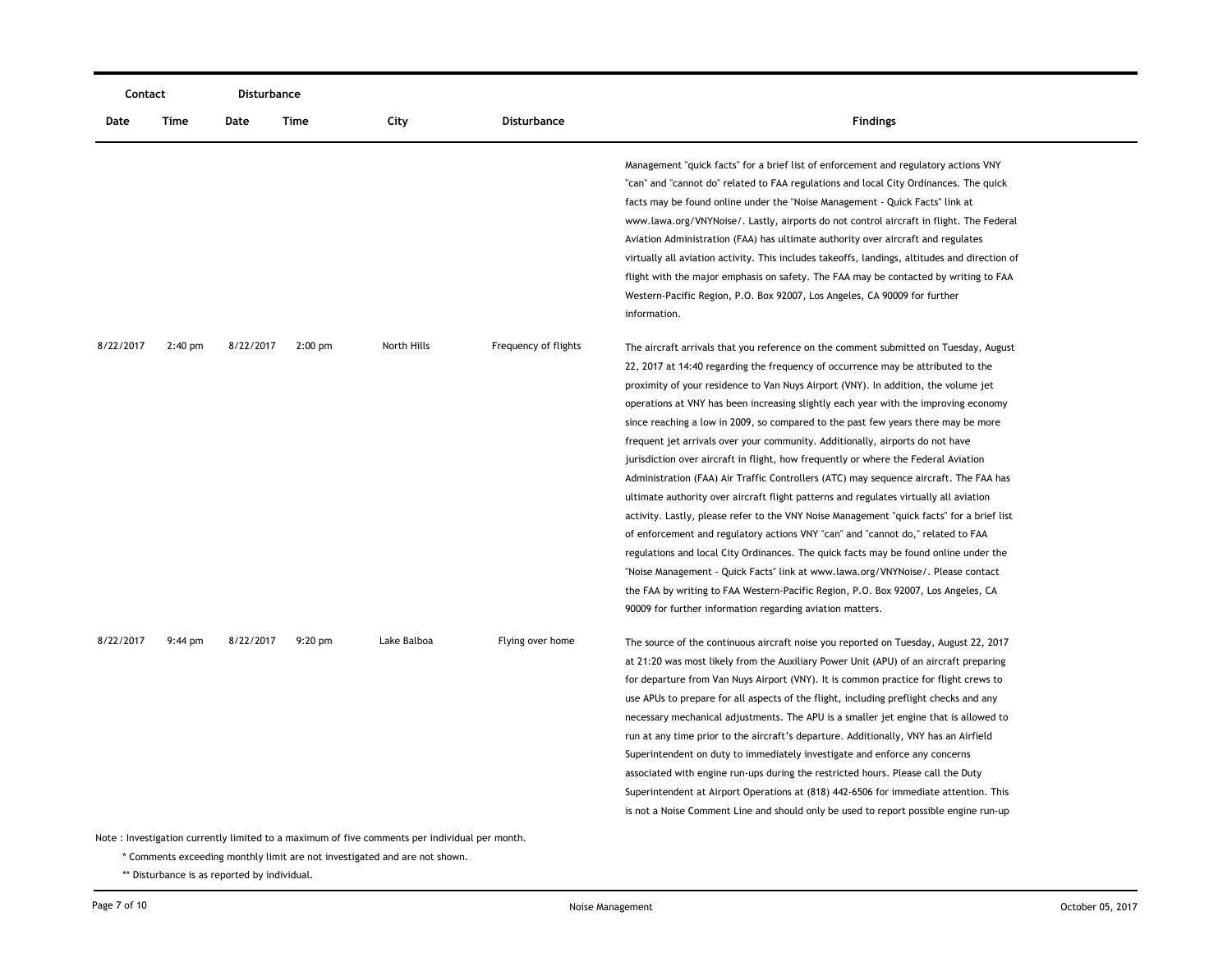| Contact   |            | Disturbance |           |                                                                                               |                    |                                                                                                                                                                                                                                                                                                                                                                                                                                                                                                                                                                                                                                                                                                                                                                                                                                                                                                                                                                                                                                                                                                                                                                                                                                                                                                                                                                                                                                                                                                                                                                                                                                                                                                                                                                                                                                                                                                                     |
|-----------|------------|-------------|-----------|-----------------------------------------------------------------------------------------------|--------------------|---------------------------------------------------------------------------------------------------------------------------------------------------------------------------------------------------------------------------------------------------------------------------------------------------------------------------------------------------------------------------------------------------------------------------------------------------------------------------------------------------------------------------------------------------------------------------------------------------------------------------------------------------------------------------------------------------------------------------------------------------------------------------------------------------------------------------------------------------------------------------------------------------------------------------------------------------------------------------------------------------------------------------------------------------------------------------------------------------------------------------------------------------------------------------------------------------------------------------------------------------------------------------------------------------------------------------------------------------------------------------------------------------------------------------------------------------------------------------------------------------------------------------------------------------------------------------------------------------------------------------------------------------------------------------------------------------------------------------------------------------------------------------------------------------------------------------------------------------------------------------------------------------------------------|
| Date      | Time       | Date        | Time      | City                                                                                          | <b>Disturbance</b> | <b>Findings</b>                                                                                                                                                                                                                                                                                                                                                                                                                                                                                                                                                                                                                                                                                                                                                                                                                                                                                                                                                                                                                                                                                                                                                                                                                                                                                                                                                                                                                                                                                                                                                                                                                                                                                                                                                                                                                                                                                                     |
|           |            |             |           |                                                                                               |                    | activity. To file a noise concern please visit http://www.lawa.org/VNYANC/ or call the<br>Community Response Line (CRL) at 800-560-0010. VNY's Chief of Operations and I meet<br>with various tenants regularly explaining VNY policy regarding noise. We also meet with<br>aircraft managers and maintenance personnel regarding fuel odors from their airplanes<br>and suggest areas to run the APUs to lessen the directional flow of jet exhaust.<br>However, atmospheric/weather conditions, such as temperature inversions, humidity,<br>or wind direction/speed may have an impact on where these odors are encountered.<br>Lastly, please refer to the Noise Management "quick facts" for a brief list of<br>enforcement and regulatory actions VNY "can" and "cannot do" related to FAA<br>regulations and local City Ordinances. The quick facts and the City Curfew Ordinance<br>may be found online under the "Noise Management Quick Facts" link at<br>www.lawa.org/VNYNoise/.                                                                                                                                                                                                                                                                                                                                                                                                                                                                                                                                                                                                                                                                                                                                                                                                                                                                                                                         |
| 8/23/2017 | $10:37$ am | 8/22/2017   | $4:05$ pm | Los Angeles                                                                                   | Flying over home   | The helicopter you reported on Tuesday, August 22, 2017 departed Santa Monica<br>Airport at 16:05 and arrived to Van Nuys Airport (VNY) at 16:14. The helicopter was<br>under the control and direction of Federal Aviation Administration (FAA) Air Traffic<br>Controllers (ATC) This arrival was consistent with VNY helicopter arrival procedures.<br>The aforementioned helicopter flew over or near your residence at approximately<br>16:10 at approximately 1450 feet Mean Sea Level (MSL). Helicopters, in general, do not<br>have altitude nor route restrictions outside an airport's area. Additionally, airports do<br>not have jurisdictions over aircraft in flight, how frequently or where the FAA ATC may<br>sequence aircraft. The FAA has ultimate authority over aircraft flight patterns and<br>regulates virtually all aviation activity. In addition, please refer to the VNY Noise<br>Management "quick facts" for a brief list of enforcement and regulatory actions VNY<br>"can" and "cannot do," related to FAA regulations and local City Ordinances. The quick<br>facts may be found online under the "Noise Management - Quick Facts" link at<br>www.lawa.org/VNYNoise/. Please contact the FAA by writing to FAA Western-Pacific<br>Region, P.O. Box 92007, Los Angeles, CA 90009 for further information regarding<br>aviation matters.<br>Lastly, for future concerns regarding helicopter operations, please also refer to the<br>"Los Angeles Helicopter Noise Initiative's Automated Complaint System" launched by<br>the FAA in early 2015. The intent of the system is to obtain and analyze a year's worth<br>data to help identify patterns and trends in helicopter operations, improve the<br>understanding of community reaction to helicopter noise, and inform future efforts to<br>develop and implement noise abatement measures. For more information and to submit |
|           |            |             |           | Note: Investigation currently limited to a maximum of five comments per individual per month. |                    |                                                                                                                                                                                                                                                                                                                                                                                                                                                                                                                                                                                                                                                                                                                                                                                                                                                                                                                                                                                                                                                                                                                                                                                                                                                                                                                                                                                                                                                                                                                                                                                                                                                                                                                                                                                                                                                                                                                     |

\* Comments exceeding monthly limit are not investigated and are not shown.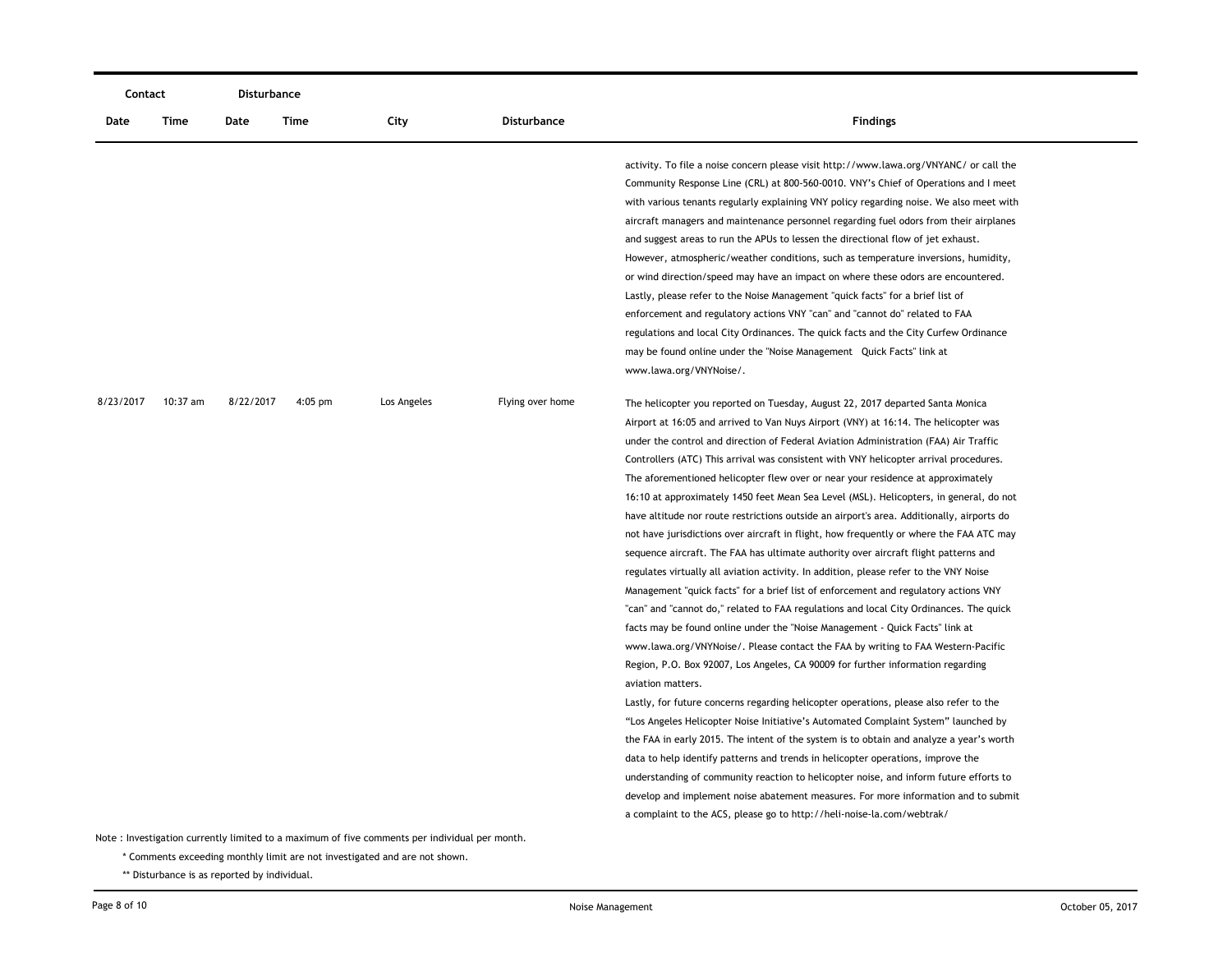| Contact   |            | Disturbance |                    |              |                    |                                                                                           |
|-----------|------------|-------------|--------------------|--------------|--------------------|-------------------------------------------------------------------------------------------|
| Date      | Time       | Date        | Time               | City         | <b>Disturbance</b> | <b>Findings</b>                                                                           |
|           |            |             |                    |              |                    |                                                                                           |
| 8/24/2017 | 12:48 pm   |             | 8/24/2017 12:47 pm | North Hills  | Flying over home   | The aircraft you reported on Thursday, August 24, 2017 at 12:47 was a Falcon 2000         |
|           |            |             |                    |              |                    | that arrived at Van Nuys Airport (VNY) on runway 16R under the direction and control      |
|           |            |             |                    |              |                    | of the Federal Aviation Administration (FAA) Air Traffic Controllers (ATC). This arrival  |
|           |            |             |                    |              |                    | was consistent with normal VNY arrival procedures. Your residence is located under        |
|           |            |             |                    |              |                    | the standard arrival route and is subject to numerous arrival aircraft on final approach  |
|           |            |             |                    |              |                    | for landing. Please refer to the VNY Noise Management "quick facts" for a brief list of   |
|           |            |             |                    |              |                    | enforcement and regulatory actions VNY "can" and "cannot do," related to FAA              |
|           |            |             |                    |              |                    | regulations and local City Ordinances. The quick facts may be found online under the      |
|           |            |             |                    |              |                    | "Noise Management - Quick Facts" link at www.lawa.org/VNYNoise/.                          |
| 8/25/2017 | $6:52$ pm  | 8/25/2017   | $6:51$ pm          | North Hills  | Unusually loud     | The aircraft you reported on Friday, August 25, 2017 at 18:51 was a Boeing B737-BBJ       |
|           |            |             |                    |              |                    | that arrived to VNY under the control and direction of FAA. The arrival to runway 16R     |
|           |            |             |                    |              |                    | was consistent with normal VNY arrival operations. Please note that your residence is     |
|           |            |             |                    |              |                    | located under or near the standard arrival route to runways 16R and 16L. Additionally,    |
|           |            |             |                    |              |                    | this arrival was in full compliance with all federal and local City of Los Angeles        |
|           |            |             |                    |              |                    | regulations.                                                                              |
| 8/26/2017 | $11:30$ am | 8/25/2017   | 12:02 pm           | Sherman Oaks | Unusually loud     | The aircraft noise you reported on Friday, August 25, 2017 at 12:02 was associated        |
|           |            |             |                    |              |                    | with a FAA certified Stage 3 Boeing B727 departure from Van Nuys Airport (VNY). The       |
|           |            |             |                    |              |                    | departure from VNY runway 16R was under the control and direction of Federal              |
|           |            |             |                    |              |                    | Aviation Administration (FAA) Air Traffic Controllers (ATC). The departure was            |
|           |            |             |                    |              |                    | consistent with normal VNY departure operations. Please refer to the Noise                |
|           |            |             |                    |              |                    | Management "quick facts" for a brief list of enforcement and regulatory actions VNY       |
|           |            |             |                    |              |                    | "can" and "cannot do," related to FAA regulations and local City Ordinances. The quick    |
|           |            |             |                    |              |                    | facts and the City Curfew Ordinance may be found online under the "Noise Management       |
|           |            |             |                    |              |                    | Quick Facts" link at www.lawa.org/VNYNoise/.                                              |
| 8/28/2017 | $9:22$ am  | 8/28/2017   | $9:00$ am          | Burbank      | Flying over home   | The airplane activity that you reported on Monday, August 28, 2017 at 09:00 was           |
|           |            |             |                    |              |                    | identified as a Cessna C172 that circled over or near your residence, eventually landing  |
|           |            |             |                    |              |                    | at Van Nuys Airport (VNY). The aforementioned aircraft was under the control and          |
|           |            |             |                    |              |                    | direction of Federal Aviation Administration (FAA) Air Traffic Controllers (ATC). Please  |
|           |            |             |                    |              |                    | note, airports do not have jurisdictions over aircraft in flight, how frequently or where |
|           |            |             |                    |              |                    | the Federal Aviation Administration (FAA) Air Traffic Controllers (ATC) may sequence      |
|           |            |             |                    |              |                    | aircraft. The FAA has ultimate authority over aircraft flight patterns and regulates      |
|           |            |             |                    |              |                    | virtually all aviation activity. Lastly, please refer to the VNY Noise Management "quick  |
|           |            |             |                    |              |                    |                                                                                           |

\* Comments exceeding monthly limit are not investigated and are not shown.